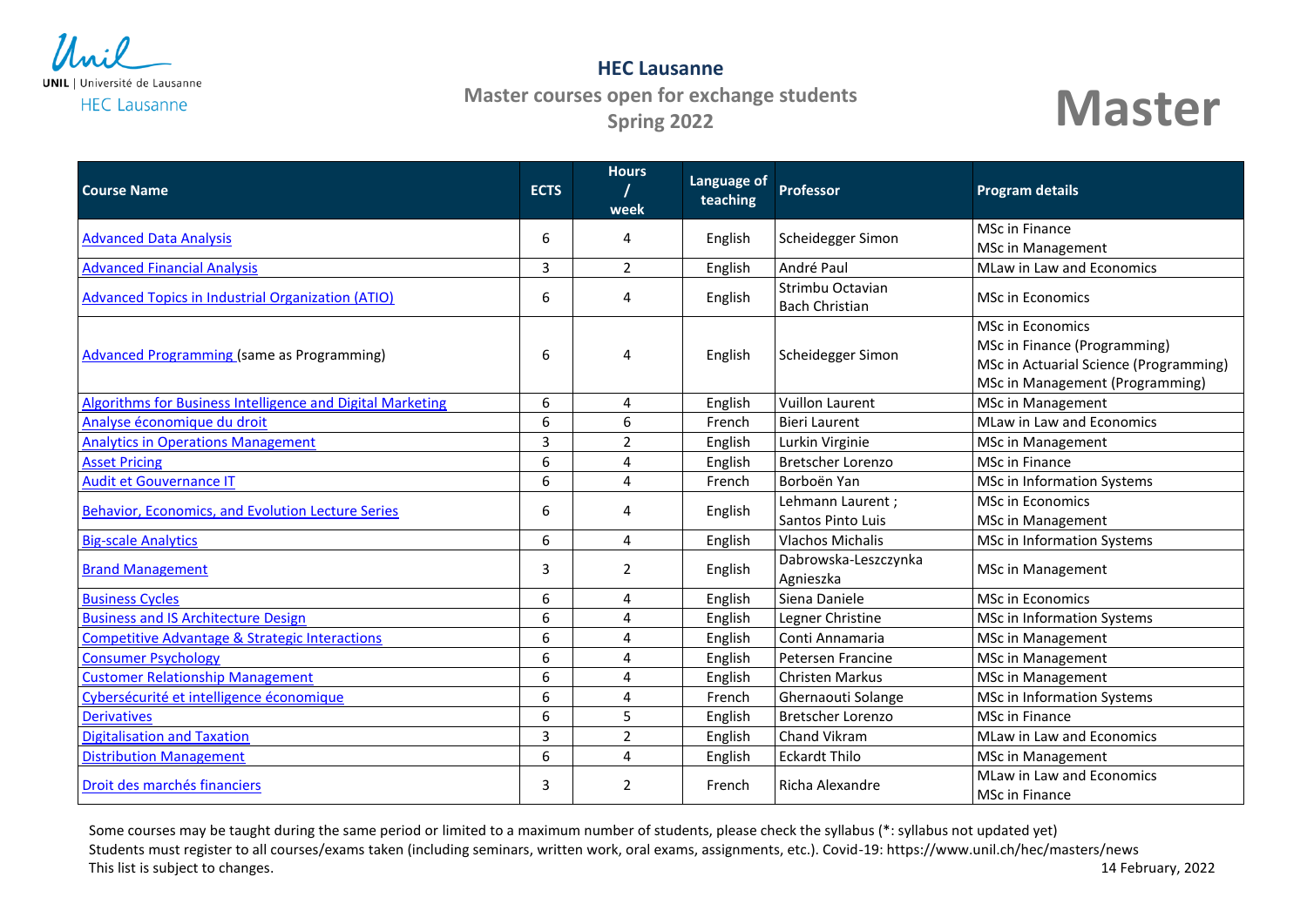

**HEC Lausanne**

**Master courses open for exchange students**

**Spring 2022**

| Droit des marchés publics                                       | 3 | $\overline{2}$ | French  | Martin Beyeler              | MLaw in Law and Economics       |
|-----------------------------------------------------------------|---|----------------|---------|-----------------------------|---------------------------------|
| <b>Economic Growth</b>                                          | 6 | 4              | English | Rotesi Tiziano              | MSc in Economics                |
| <b>Empirical Methods in Finance</b>                             | 6 | 4              | English | Jondeau Eric                | <b>MSc in Finance</b>           |
| Entreprenariat : outils et atelier                              | 3 | $\overline{2}$ | French  | <b>Reichenthal Nadine</b>   | MLaw in Law and Economics       |
| <b>Environmental Crisis and Societal Changes</b>                | 3 | $\overline{2}$ | English | Palazzo Guido;              | MSc in Management               |
|                                                                 |   |                |         | Vedjovsky Boris             | MLaw in Law and Economics       |
| <b>Environmental Economics</b>                                  | 3 | 2              | English | Di Falco Salvatore          | <b>MSc in Economics</b>         |
|                                                                 |   |                |         |                             | <b>MSc in Management</b>        |
| <b>Evidence-Based Management</b>                                | 6 | 4              | English | Dietz Jörg                  | MSc in Management               |
| <b>Financial Analysis</b>                                       | 6 | 4              | English | Froidevaux Julien           | MSc in Finance                  |
| <b>Financial Institutions &amp; Regulation</b>                  | 6 | 4              | English | <b>Bruhin Adrian</b>        | MLaw in Law and Economics       |
|                                                                 |   |                |         |                             | <b>MSc in Economics</b>         |
| Finance, droit et digitalisation                                | 3 | $\overline{2}$ | French  | <b>Favrod-Coune Pascal</b>  | MLaw in Law and Economics       |
| Fiscalité directe II & Fiscalité indirecte (TVA)                | 6 | 4              | French  | <b>Glauser Pierre-Marie</b> | MLaw in Law and Economics       |
| <b>Fixed Income and Credit Risk</b>                             | 6 | 4              | English | Rockinger Michael           | MSc in Finance                  |
| <b>Forecasting 1</b>                                            | 3 | $\overline{2}$ | English | <b>Baumgartner Marcel</b>   | <b>MSc in Management</b>        |
| <b>Forecasting 2</b>                                            | 3 | $\overline{2}$ | English | Chavez Valérie              | MSc in Management               |
| Fusions, aquisitions et régime des OPA                          | 6 | 4              | French  | Philippin Edgar             | MLaw in Law and Economics       |
| <b>Game Theory</b>                                              | 6 | 4              | English | Gizatulina Alia             | <b>MSc in Economics</b>         |
| <b>Group Processes</b>                                          | 6 | 4              | English | Krings Franciska            | <b>MSc in Management</b>        |
| <b>Innovation Law</b>                                           | 3 | $\overline{2}$ | English | Junod Valérie               | MLaw in Law and Economics       |
| <b>International and European Tax Law</b>                       | 6 | 4              | English | Chand Vikram                | MLaw in Law and Economics       |
| <b>International Macroeconomics</b>                             | 6 | 4              | English | Bacchetta Philippe          | MSc in Economics                |
| Le gouvernement d'entreprise                                    | 3 | $\overline{2}$ | French  | Mustaki Guy                 | MLaw in Law and Economics       |
| <b>Life Contingencies I</b>                                     | 6 | 4              | English | Dufresne François           | <b>MSc in Actuarial Science</b> |
| <b>Loss Models</b>                                              | 6 | 4              | English | Hashorva Enkelejd           | MSc in Actuarial Science        |
| <b>Macroeconometrics</b>                                        | 6 | 4              | English | Renne Jean-Paul             | <b>MSc in Economics</b>         |
| <b>Machine Learning in Business Analytics</b>                   | 6 | 4              | English | <b>Boldi Marc-Olivier</b>   | MSc in Management               |
| Managing People: Organizational Design, Change, and Performance | 6 | 4              | English | Dietz Jörg                  | MSc in Management               |
| <b>Microeconometrics</b>                                        | 3 | $\overline{2}$ | English | Renne Jean-Paul             | <b>MSc in Economics</b>         |
| <b>Negociations</b>                                             | 6 | 4              | English | <b>Efferson Charles</b>     | <b>MSc in Management</b>        |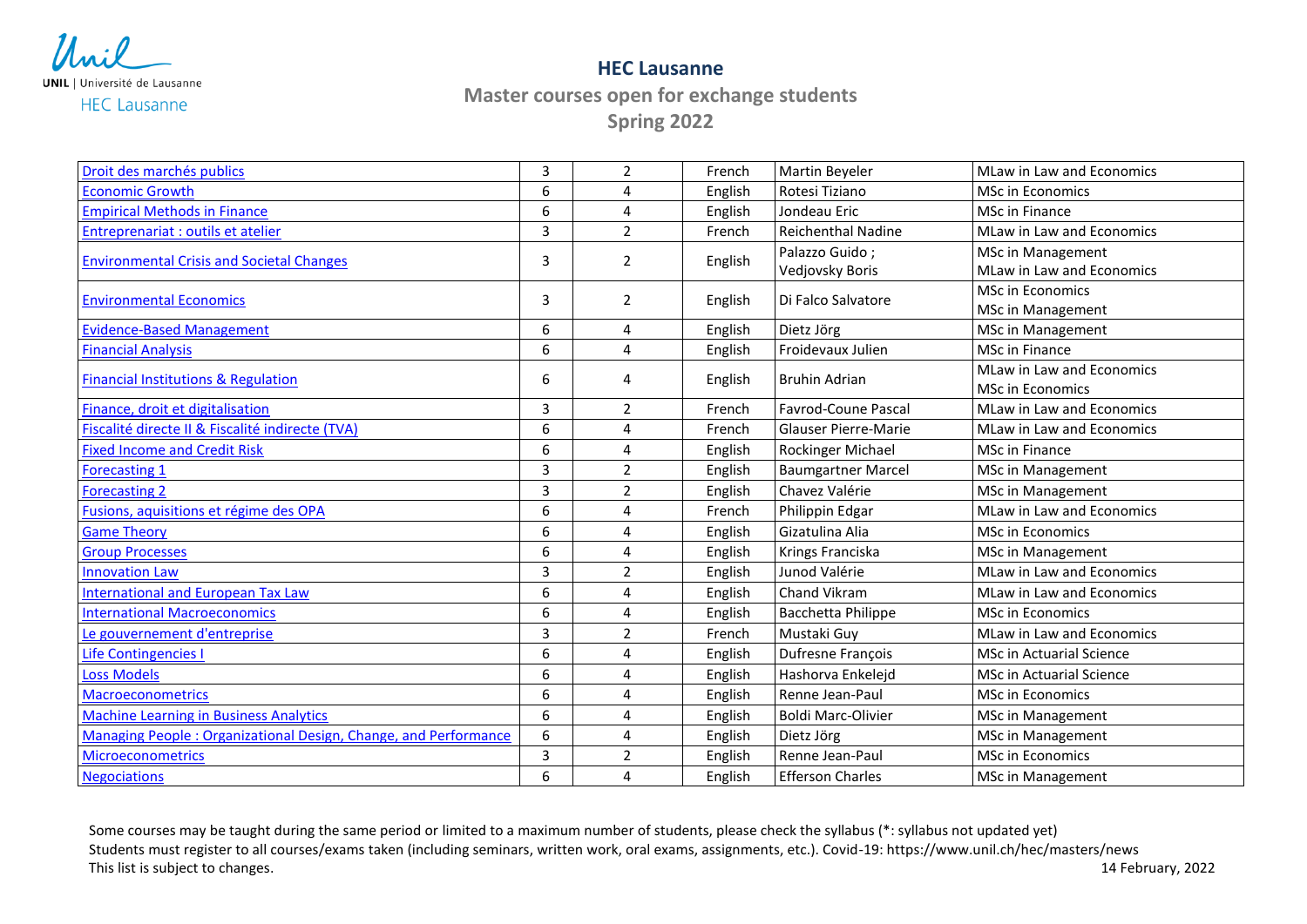

**HEC Lausanne**

**Master courses open for exchange students Spring 2022**

| <b>Neuro Economie</b>                                               | 6   | 4              | French   | Villa Alessandro                     | <b>MSc in Economics</b>          |
|---------------------------------------------------------------------|-----|----------------|----------|--------------------------------------|----------------------------------|
|                                                                     |     |                |          |                                      | MSc in Management                |
| <b>New Trends in Product Innovation</b>                             | 3   | $\overline{2}$ | English  | Leclerc Fabrice                      | MLaw in Law and Economics        |
|                                                                     |     |                |          |                                      | MSc in Management                |
| <b>Political and Institutional Economics</b>                        | 6   | 4              | English  | Rohner Dominic;                      | MLaw in Law and Economics        |
|                                                                     |     |                |          | Saia Alessandro                      | <b>MSc in Economics</b>          |
| <b>Power and Leadership</b>                                         | 6   | 4              | English  | Tur Benjamin                         | MSc in Management                |
|                                                                     |     |                |          |                                      | MLaw in Law and Economics        |
| Procédure fiscale                                                   | 3   | $\overline{2}$ | French   | Danon Robert                         | MLaw in Law and Economics        |
|                                                                     |     |                |          |                                      | MSc in Finance                   |
|                                                                     |     | 4              | English  | Scheidegger Simon                    | MSc in Actuarial Science         |
| Programming                                                         | 6   |                |          |                                      | MSc in Management                |
|                                                                     |     |                |          |                                      | MSc in Economics (Advanced       |
|                                                                     |     |                |          |                                      | Programming)                     |
| Project Management & Outsourcing (MSc in Information Systems)       | 6   | 4              | French + | <b>Bienz Pius</b>                    | MSc in Information Systems       |
|                                                                     |     |                | English  |                                      |                                  |
| Project Management & Outsourcing in a Digital Era (MScM-MDE)        | 6   | 4              | English  | <b>Bienz Pius</b>                    | <b>MSc in Management</b>         |
|                                                                     |     |                |          |                                      | MLaw in Law and Economics        |
| Propriété intellectuelle                                            | 6   | 4              | French   | Valérie Wyssbrod                     | MLaw in Law and Economics        |
| <b>Public Economics</b>                                             | 6   | 4              | English  | Fourati Maleke                       | <b>MSc in Economics</b>          |
| <b>Quantitative Asset and Risk Management</b>                       | 6   | 4              | English  | Jondeau Eric                         | MSc in Finance                   |
| <b>Ratemaking and Claims Reserving</b>                              | 3   | $\overline{2}$ | English  | <b>Hieber Peter</b>                  | MSc in Actuarial Science         |
| Rédaction de contrats                                               | 3   | $\overline{2}$ | French   | Richa Alexandre                      | <b>MLaw in Law and Economics</b> |
| <b>Real Estate Investments</b>                                      | 3   | $\overline{2}$ | English  | Celentano Francesco                  | MSc in Finance                   |
| <b>Risk Theory</b>                                                  | 6   | 4              | English  | Albrecher Hansjoerg                  | MSc in Actuarial Science         |
| Séminaire d'introduction à la recherche : Qualitative research and  | 3   | $\overline{2}$ | French + | Missonier Stéphanie;                 | MSc in Information Systems       |
| <b>Design Science research</b>                                      |     |                | English  | Legner Christine                     |                                  |
| Séminaire d'introduction à la recherche : Computer Science research | 3   | $\overline{2}$ | English  | Garbinato Benoît ; Huguenin<br>Kévin | MSc in Information Systems       |
| methodology                                                         |     |                |          |                                      |                                  |
| <b>Sex, Ageing and Foraging Theory</b>                              | 1,5 | $\mathbf{1}$   | Englisch | <b>Charles Mullon</b>                | MSc in Economics                 |
|                                                                     |     |                |          |                                      | MSc in Management                |
| Simple Rules for Leadership and Strategy: a Practical Approach      | 6   | 4              | English  | Marewski Julian                      | MSc in Management                |
|                                                                     |     |                |          |                                      | MLaw in Law and Economics        |